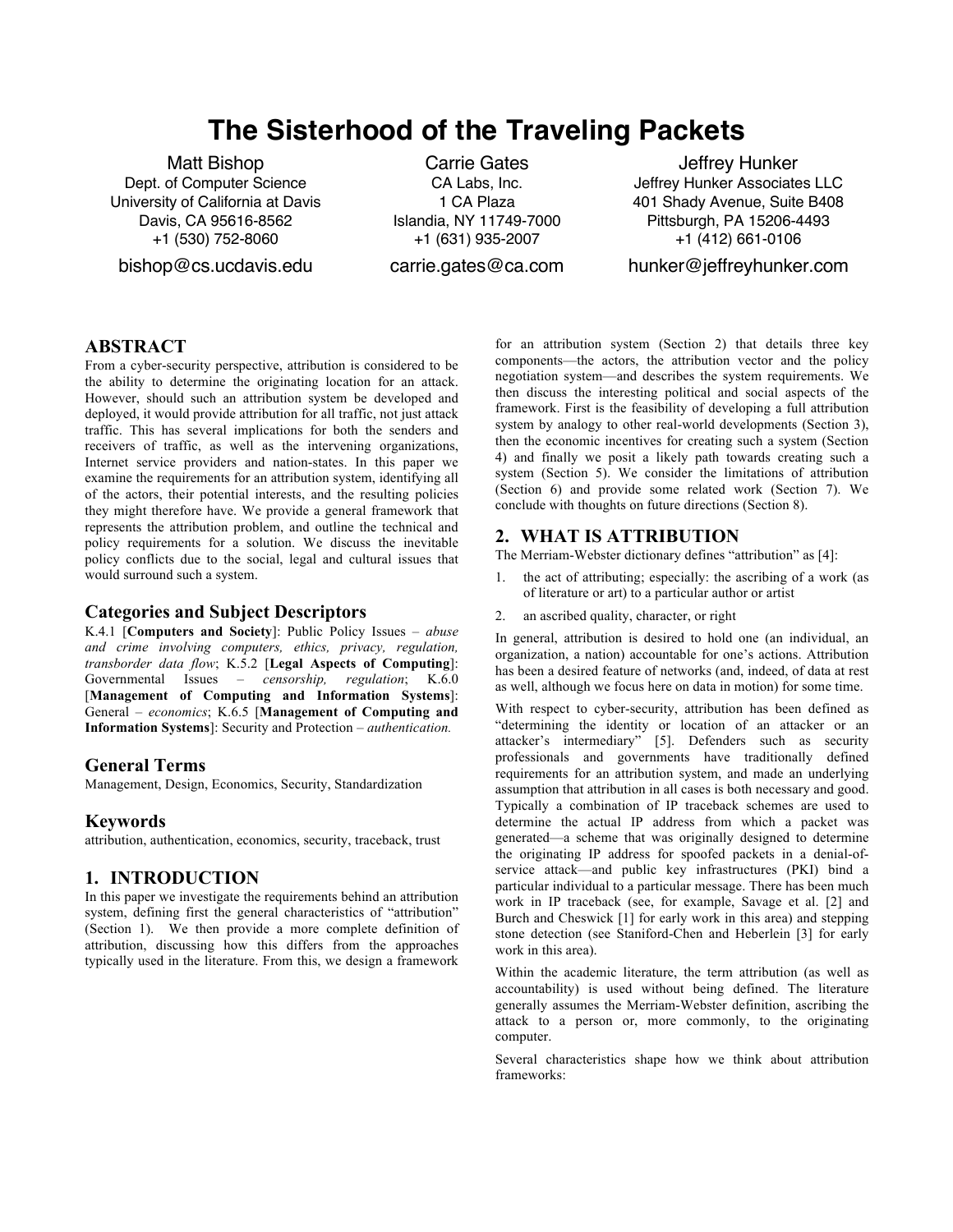- Under some circumstances perfect non-attribution may be desirable, for example to whistleblowers or to websites that will not want to provide the identities of individuals visiting their site even if compelled by subpoena. These highlight the political and cultural aspects of attribution, because some cultures exalt the whistleblower, whereas other cultures condemn him or her. Further, some situations require false attribution, such as some forms of whistleblowing, or an intelligence agent being undercover and surfing to a terrorist website that requires attribution from its visitors.
- The target of attribution may differ depending on the need of the stakeholder. In some cases it might be necessary to attribute a message to a particular individual, while in other cases, only to a specific computer, IP address, or organization. For example, arresting an individual for participating in illegal activities requires binding the individual to the activity. If a nation state has been attacked, it needs to attribute the activity to another state, and not necessarily to the specific individuals who launched the attack.
- Given the possible stakes inherent in the use of an attribution system, the system must provide some indication of the degree of confidence that the attribution is accurate and correct. Returning to the case of the individual to be arrested for illegal activity, the attribution mechanism must provide sufficient evidence and rigor to validate the attribution beyond a reasonable doubt, the standard for a criminal conviction (at least in the United States). It is not sufficient to simply provide the attribution; the attribution must be one in which the user can have confidence.
- The logic of desired attribution is in a sense circular: the degree of attribution considered "adequate" depends on the purpose of the attribution, which includes the types of responses and actions that might be taken based on the degree of attribution. The required level of attribution necessary for a military response to a nation believed to be launching a distributed denial-of-service (DDoS) attack will likely be different from those required by an individual attempting to determine the legitimacy of a financial offer just received over the Internet. For the DDoS attack, if the attribution is not adequate to justify military action then the range of responses available to the target will be circumscribed. Alternatively, both senders and recipients may want or need absolute non-attribution (e.g., political dissidents operating under repressive regimes).
- Different senders and receivers may require different attribution policies. For example, a government web site might require attribution to the user level, but be willing to negotiate down to just an IP address should the user prefer to not provide personal identity. Conversely, a dissident web site needs to advertise its policy of not accepting any forms of attribution before a visitor accidentally provides some (correct) attribution information. We therefore need to determine what policies might be required, as well as the requirements for a negotiation system. Mechanisms for advertising policies also need to be devised, along with an examination of where policies should reside and be enforced—at the end points, intermediate routers, or somewhere else.

Throughout this paper, we assume that attribution is of interest to the stakeholders (who will be identified later). The nature of the attribution that each stakeholder desires may vary, but all are interested in either attributing something to the data, or in preventing the attribution of something to data.

## **3. AN ATTRIBUTION FRAMEWORK**

We define "attribution" as the association of data (called a *characteristic*) with an entity (person, process, file, other data). For example, authentication is a mechanism for attributing an identity to an entity, and is thus an example of attribution. The time at which the data was sent is an attribute of interest in situations with temporal constraints. The route data takes over the network is an attribute that network administrators may find useful to know. This data also may imply how visible the data was as it goes from its source to its destination. Broadcast-style routes enable many more sites to see the data than do point-to-point routes.

The goal of attribution is to show that the characteristic associated with an entity has a particular value, or one of a particular set of values. The purpose for using attribution is generally that of accountability—in a cybersecurity context, it is generally used to determine who is initiating an attack (e.g., Wheeler and Larsen [5]) and therefore assumed to be good and desirable.

This view of attribution is overly limited. The side effect of providing attribution for an attack is that attribution must also be provided for non-attack traffic<sup>1</sup>. Furthermore, our concept of attribution includes interests other than that of the recipient; it encompasses the interests of senders, network perspectives, and other (possibly secondary) requirements. Our definition of attribution, therefore, is much broader in concept, involving multiple parties with multiple intentions, spanning geographic, cultural, social, legal, and national interests. To the best of our knowledge, no one has determined all of the requirements for an attribution system, including who the interested parties are, and what their requirements and incentives are.

Four aspects of attribution are relevant to our discussion.

First is the set of actors. We identify at least nine different entities that have an interest in attribution with respect to a message:

- 1. The sender of the message;
- 2. The organization associated with the sender;
- 3. The governments<sup>2</sup> of the country of the sender;
- 4. The ISPs over which the message transits;
- 5. The network backbone providers over whose backbones the message transits;
- 6. The governments of any intermediate nations through which the message transits;
- 7. The governments of the country of the recipient;
- 8. The organization associated with the recipient; and
- 9. The recipient.

 $\overline{a}$ 

<sup>1</sup> Unless someone is able to implement the "evil bit" defined in RFC 3514 [13] successfully.

<sup>&</sup>lt;sup>2</sup> For example, in the United States, the state and federal governments are different. County, municipality, and other political subdivisions may also have their own interests.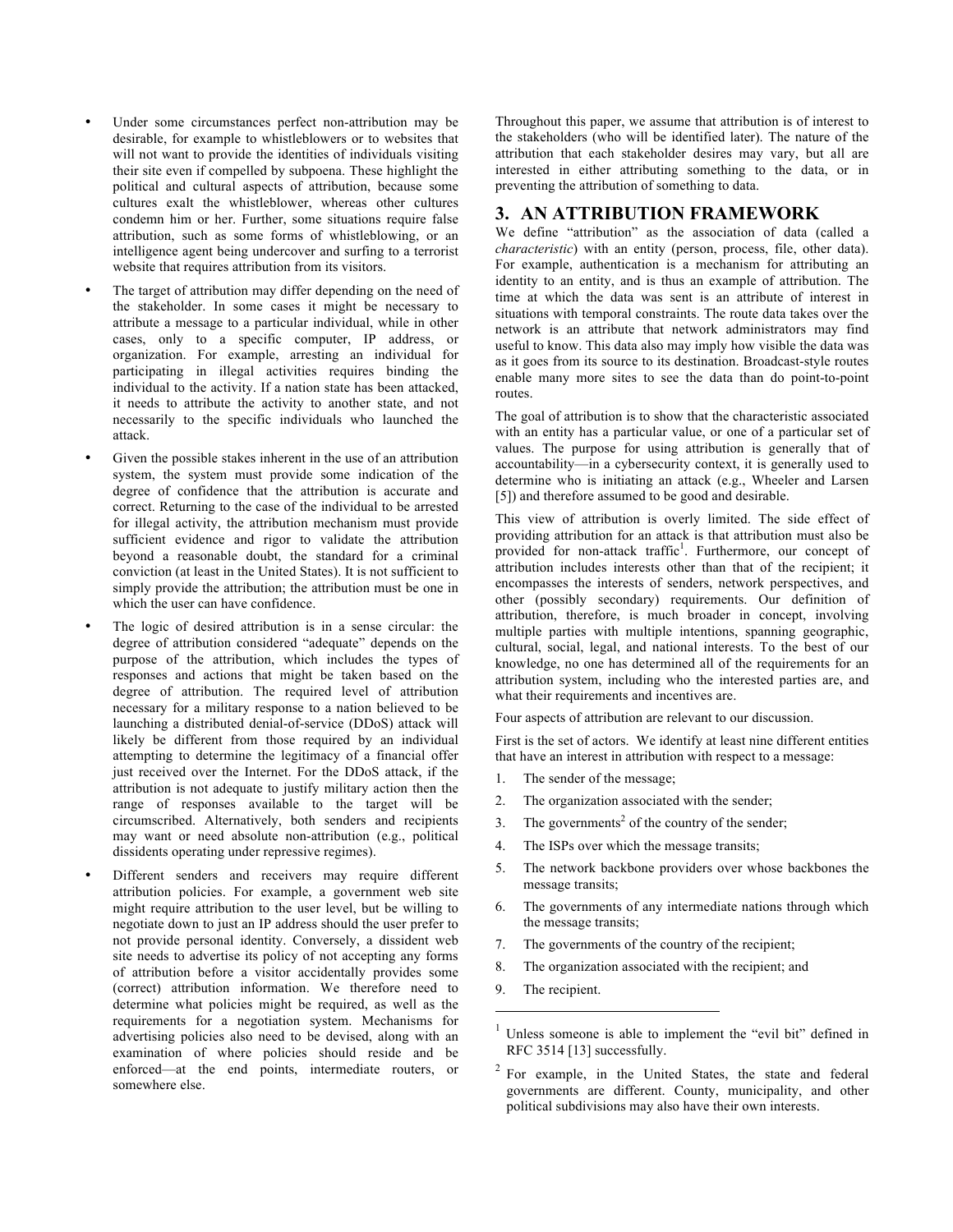Multiple parties shape if, and how, we can show that the characteristics associated with an entity have a particular value. Each of these entities has a distinct and different set of interests in attribution; understanding what attribution really means rests on understanding what these interests are, and under what circumstances the varying interests of different parties can *and cannot* be reconciled.

The second is *what* is being attributed. The interests and capabilities of the different parties define the characteristics of interest for attribution. We represent this by an *attribute vector* that lists the characteristics for which the values are requested, or lists the pairs of characteristics and their values.

The third aspect is *assurance*, namely the level of certainty associated with showing that the characteristic associated with an entity has a particular value, or one of a particular set of values. We refer to this as the *attribute assurance.* This level of certainty may vary*.* Authentication for a web site shows identity much less rigorously than does authentication for a passport.

The fourth component is a policy negotiation system that the actors use to negotiate an acceptable level of attribute assurance, or to determine that no such level is possible under the extant circumstances. Both the desired and achieved levels of attribution depend on choices made by many different parties involved in the creation, transmission, and receipt of a message. Senders, receivers, and other parties such as network operators but also governments, law enforcement agencies, and companies may have distinctly different desires in what they consider useful attribution; these desires may change depending on the circumstances.

Figure 1 provides an overview of our attribution framework.



#### **Figure 1. A General Attribution Framework. The attribute vector elements are represented by the characteristics in the boxes. The level of assurance is inherent in the negotiations.**

In this section, we describe our framework in detail. The first three subsections discuss each of the above components of the framework. The final one presents system requirements necessary to support the framework.

#### **3.1 Actors**

Suppose the Cow Grain Company wants to become the supplier for UC Davis' student cafeteria. The two negotiate a contract over the Internet. The final exchange involves a signed contract, sent from and signed by the UC Davis Dining Director, then received, signed, and returned by the Cow Grain Company President. Correct attribution of both signers is critical because for business purposes, both the senders and the receivers must be certain their peer is the party who may legally commit the peer's company or institution.

In another scenario, a group of attackers launch a DDoS attack on a company that does all its business over the web. When the flooding begins, the company needs to have the flooding packets attributed to the originators of the attack. The originators of the attack, on the other hand, do not want those packets attributed to them. Here, the senders want non-attribution, but the recipients want attribution.

A third scenario has intelligence agents examining terrorist web sites. The web sites want to know who is looking at them, both to get information about potential recruits and to know if adversaries (e.g., intelligence agents) are examining the sites for information about potential attacks. Here, the senders (the terrorist web sites) want full attribution; the recipients (the intelligence agents) want their traffic non-attributable (not merely unattributed).

Finally consider two dissidents in a country with a repressive government who wish to communicate. As neither fully trusts the other, and both believe that the government may be monitoring the messages, neither wants attribution of any kind. Here, both the sender and the receiver want no attribution.

These four scenarios present cases where attribution requirements differ. The recipients may want:

- Perfect non-attribution, in which attribution is not possible; for example, the dissident scenario;
- Perfect attribution, in which the attributes of both the sender and recipient are known to both; for example, the business scenario shown above;
- Perfect selective attribution, in which the recipient wants the attributes known to some entities but not to others; for example, a recipient may care that her spouse knows she received a payment, but not her employer;
- Sender non-attribution, in which the recipient does not want to be able to attribute data to the sender; for example, a whistleblower such as "Deep Throat" in the Watergate scandal;
- Recipient non-attribution, in which the recipient wants to attribute data to a sender but does not want the sender to be able to attribute anything to the recipient; for example, the intelligence agent scenario; and
- Unconcern, in which the recipient does not care about attribution

Similarly, the senders may want:

- Perfect non-attribution; for example, a whistleblower;
- False attribution, in which the recipient can determine attributes of the message but the data, while consistent, is inaccurate; for example, the intelligence agent scenario above, with the agent wanting the terrorists to attribute her messages to an ally of the terrorists;
- Randomized false attribution, or false attribution without the consistency; for example, the intelligence agent scenario in which the agent repeatedly visits the web site, each time under a different identity; and
- Imprecise attribution, in which the recipient can eventually attribute data accurately and to the precision needed, but to do so takes too long (so the knowledge is useless or redundant) or costs more than the value of knowing the attribution.

As noted above, other stakeholders participate in determining type and level of attribution. The ISPs and backbones over which the messages travel may, or may not, add or delete attribution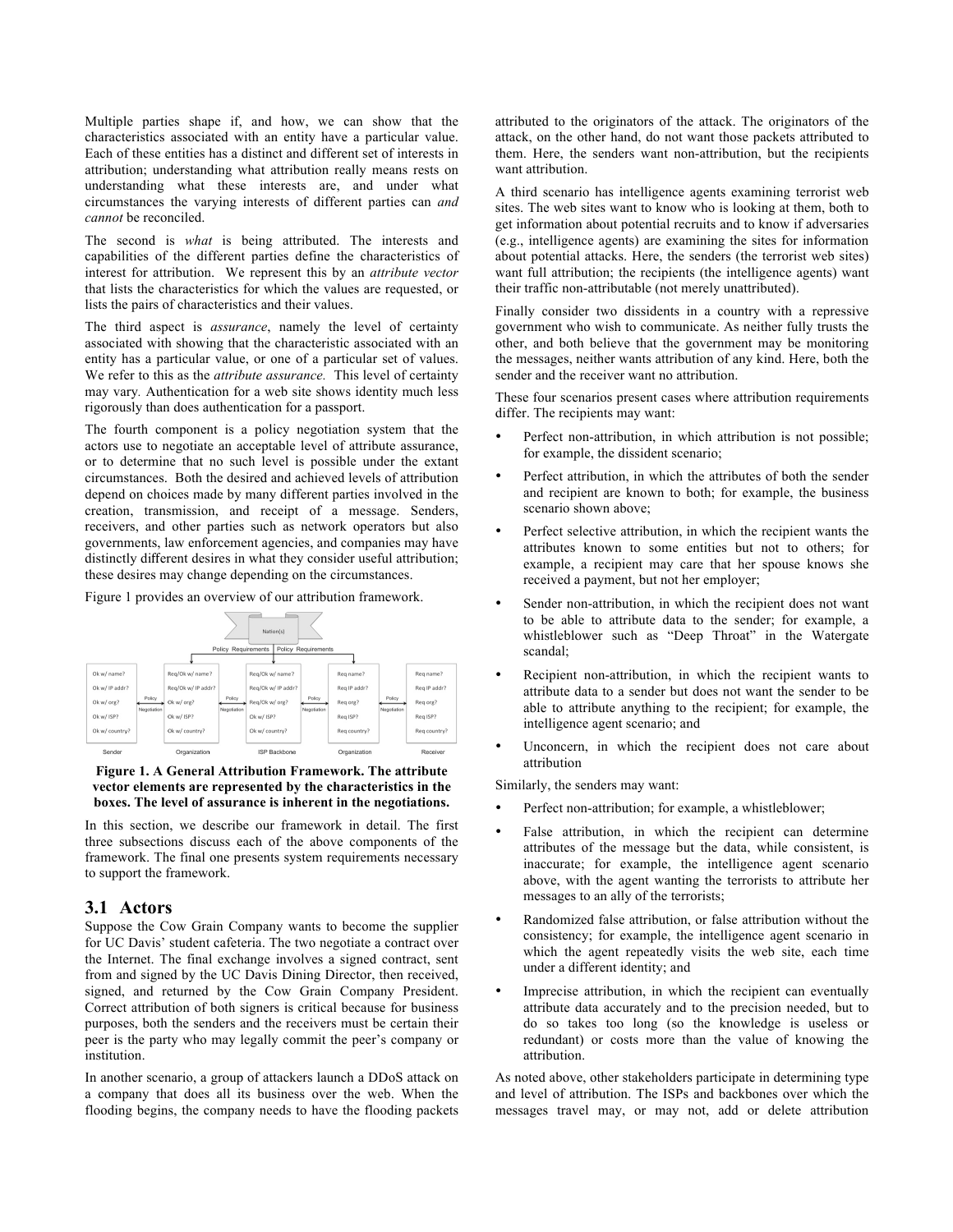information. For example, if the originating host's IP address is assigned using the NAT protocol, the firewall doing the NATing effectively eliminates the ability to attribute host origin behind the firewall. But the ISP can attribute IP origin to a subnet, here the one with the firewall connected to the ISP. In order to attribute further, the firewall would need to keep a time-stamped log of internal address assignments, and the ISP would need to record the time each packet left the firewall.

This highlights a central issue for ISPs and backbones to provide attribution. What is the financial cost? ISPs may want to provide attribution services only if they are profitable and the ISP is unlikely to be sued. This balance of profitability and liability is central to the business judgment about whether to provide any service.

Included in the liability issue are cultural and legal constraints. For example, privacy rules in the European Union are considerably more restrictive than those in the United States, so an ISP in the former would not be permitted (or be unable) to provide the attributions that the latter could provide. In some cases, this may be a choice. Anonymous remailers are a good example. Cypherpunk type I remailers provide limited nonattribution because keeping a list of the pseudonyms and senders enables one to derive attribution data. But a Cypherpunk type II remailer prevents this by using sophisticated cryptographic and traffic routing and fragmentation techniques.

Organizations are a different matter. As noted earlier, the organizations of interest are the sending organization, the receiving organization, their governments, and the governments of the countries through which the message transits. A message being sent from the United States to Russia over a network that transits North Korea may have questionable attribution information added. Thus, the attribution data from intermediate nodes, or attribution data that relies on intermediate nodes, is affected by the organizations controlling those nodes.

This brings us to two broad categories of communications.

#### *3.1.1 Cooperating senders and receivers*

Senders and receivers that co-operate provide attribution capabilities. Consider the case where both sender and recipient agree on a desired level of attribution, as well as specifically to the party to which the attribution applies. The simplest situation is where the sender organization and government are in agreement with this desired level of attribution.

This agreement requires carefully defined and commonly accepted attribution attributes, and a mechanism for negotiation among all of the parties to ensure agreement on the attributes to be communicated. So it is in all parties' interests to have a robust system to ensure the agreed upon level of attribution.

Backbones and intermediate nodes, however, have no generic incentive for co-operation. Thus, cooperating senders and receivers have to specify some attributes of the network path (for example, no packets can go through North Korea) to enhance or ensure the required attribution.

Cooperating entities with similar needs create new capabilities: mechanisms for either agreeing in advance on the desired level of attribution and the services needed to support the agreed upon level of attribution, or in having an efficient negotiating system. Furthermore, ideally there would be metrics for the trust placed in backbones and intermediate nodes. A policy based path routing

would also be necessary to ensure the paths provided the appropriate support for attribution.

#### *3.1.2 Conflicting senders and receivers*

Senders and receivers with conflicting attribution needs create choices that either, or both, must make. Political dissidents in repressive regimes provide a scenario that contrasts with that for co-operating senders and receivers. The senders may not (and probably will not) want attribution; whether the recipients would agree to having their receipt of particular packets attributed back to the sender is less clear.

This is a situation in which sending governments (and possibly organizations) want attribution of the sender for repressive political reasons. Recipients, or the international community at large, will probably not want senders to have their messages attributed to them, though this prospect raises the concern that bogus or falsified messages are passed off as legitimate to the recipients.

Furthermore, without the cooperation of sending governments and organizations, creating a policy based routing system will depend on the technical specifications that establishes the policy based trust network, and the extent to which the trust network can in fact be trusted. In particular, the ability to embed the type of attribution and the attribution data in the transmission (at either the message or infrastructure level in a form that can be both assured and reported to the end points) will require an ontology of relevant attribution characteristics, cryptographic or other mechanisms to ensure the integrity and binding of the attribution information to the message.

The cryptographic mechanisms to do this exist. The definitions of relevant characteristics and the ontology of values do not. Nor can the current infrastructure embed this information into the packets; this would require a change, or extension, to the definition of some fields of IP packets. With current technology, the best approach would be to use techniques from IP traceback (discussed below) that embed routing information in the packets, and then use something like a reputation engine to assess trust, and apply that to attribution. Such a solution is unsatisfactory, for obvious reasons.

In this scenario, multiple choices exist. Politically dissident senders may simply choose not to use the Internet. Recipients may be less trusting of traffic without sender attribution—for example, how do recipients know that such traffic is not really governmentsponsored disinformation? Intermediate nodes and backbones may cooperate with the sending government for reasons of their own, thus making the policy based trust network less reliable.

## **3.2 Attribution Vector**

An attribution vector consists of a sequence of pairs. The first element of each pair is a characteristic for which a value is either present or desired. The second element is the value of the characteristic, if the vector is providing attribute information. If not, the second element is the distinguished symbol ⊥, meaning that the value of this characteristic is either requested or not available.

Various types of characteristics will recur when attribution is requested. In practical terms, probably the most common characteristic will be the origin or source of a message to a person or organization. Here, "source" may mean originating user or IP address, the time at which the message was sent, and how the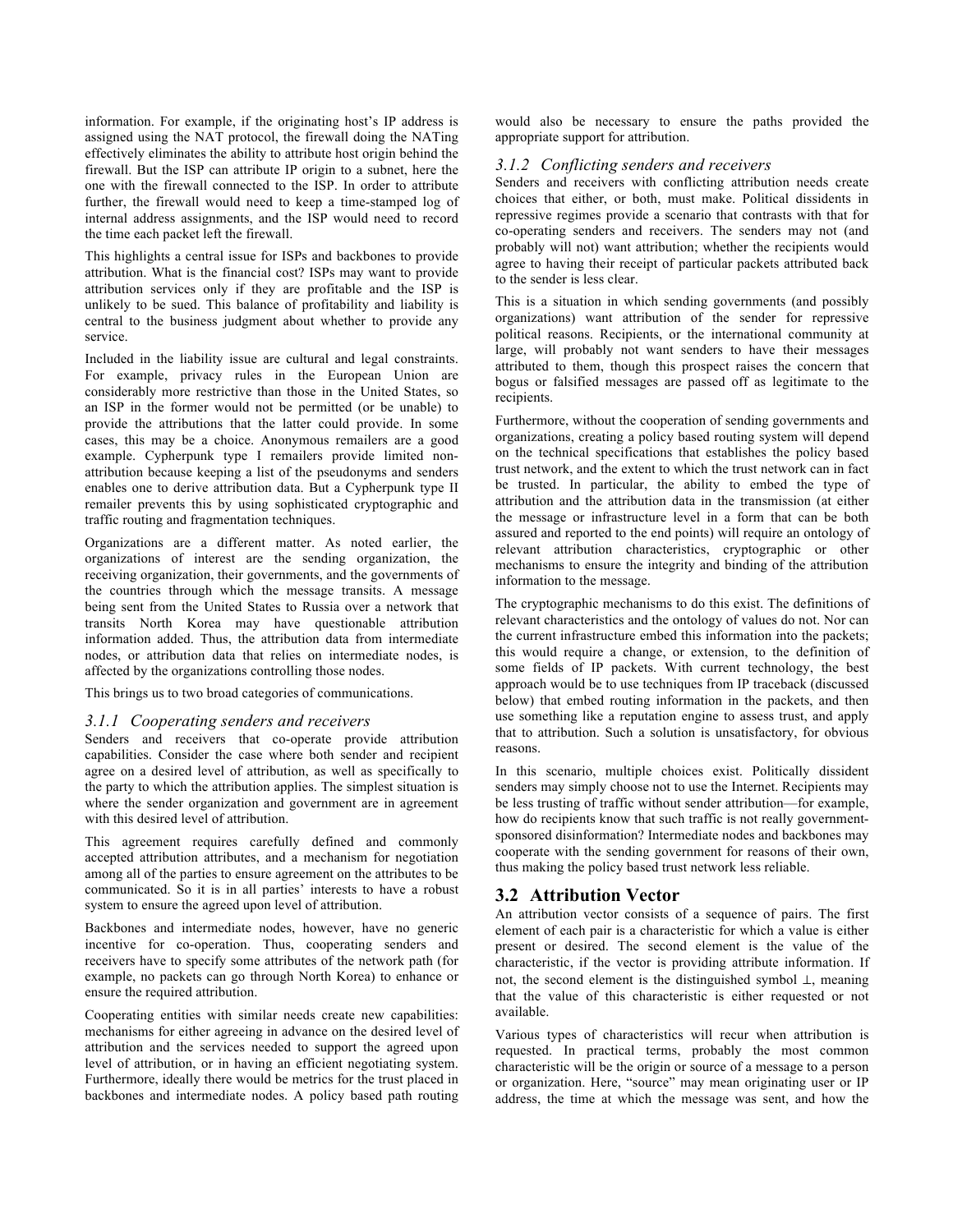message was protected in transit (for example, by encryption or access control bits), all of which are easy to provide (assuming all parties are trusted). It may also mean information beyond the current infrastructure's ability to supply, such as who originated (as opposed to sent) the information that was sent, the route that the message took (which gives information about who has access to read or alter it), and where geographically did the message travel (which may bear on delays or the appropriateness of the mechanism chosen to protect the message).

Underpinning the values in the attribution vector is the level of assurance of the values. Values supplied by untrusted sources are less credible than values supplied by trusted sources. For example, asking an ISP for assurances that a government intelligence agency did not read messages transiting that ISP would produce assurances of little meaning if the ISP were known to share its data with the government regularly. As already noted, the degree of confidence in attribution depends on its intended use, and possibly on the source of the values that are attributed.

The origination of the attribution is thus important. Typically one thinks of attribution as relating a packet back to an originating machine. That may be insufficient, and in fact misleading and meaningless. As an example, consider DDoS attacks launched by 'botnets'. Here, attribution back to the botnet provides little insight into the real source of the attack. Attribution may reside with the machine, the organization, and the human being. Attribution may also reside with the network. As an example, at least one major ISP (Rogers, a major ISP in Canada) has confirmed it inserts advertisements into packets responding to certain addresses [14]. These advertisements can only be attributed to the intermediate ISP or network.

Two other considerations affect how the attribute values are handled. The first is to whom the information is reported. Attribution is traditionally thought of as in the ability to determine, based on the interest of the recipient, where the message came from. But how is attribution handled in instances where (for example) one's spouse is an acceptable attribution recipient, but one's employer is not? More generally, one can consider attribution information as being reported to: 1) the recipient; 2) some central authority (e.g., a government or a set of governments) or 3) other intermediate nodes who, either for their own purposes or to forward on the information, find it of value to know what traffic is occurring between two different locations.

The last consideration is the characteristic of why the message was sent. Perhaps this is the most challenging information to attribute, but in many situations imaginable, it will be the most important aspect of attribution. An adequate answer, however, remains an open research question, especially because of the need to examine human motivations. Those are notoriously hard to determine by skilled investigators, let alone by an automated system.

## **3.3 Policy Negotiation**

With nine different classes of actors potentially involved in the attribution, typically a policy negotiation will be required in order to establish an agreed upon attribution vector. Such an agreed upon attribution vector is *a policy contract*. In some cases the negotiations will not succeed; in others, the policy contract will achieve a semi-permanent basis. One can think of policy contract negotiations as a continuum: at one extreme is the oriental bazaar, where everything is constantly negotiated; the other extreme, religious canon, which changes only very slowly if at all. Which structure will predominate we cannot predict; however a policy contract negotiation system should first and always be workable and agreeable to all parties. Given this snap shot of the different goals and needs of the different parties with a stake in attribution, having defined who all of the players are and their needs, a full attribution system needs to have several features:

- *A common nomenclature of attribution vectors* (policy contract elements) provides a precise and mutually understood structure including a common language that each involved party can use to define the desired attribution state. The desired attribution state might include the length of the agreement, specified trust levels among network parties (particularly ISPs and backbones), and penalties for nonperformance.
- *A system for communicating and negotiating the policy contract* among the different parties should be transparent, low cost, and made routine to the extent possible. No system that requires a complex legalistic structure to be negotiated in anything but a few rare cases will work for a commonly accepted attribution structure.
- *The ability to specify and communicate desired attribution states and levels of assurance* enables the parties to inform one another in advance of what they require the values of specific attribute characteristics to be in order to accept or reject messages, or continue or terminate policy contract negotiation. At a minimum the senders must be able to specify a level of attribution and the receivers must be able to communicate what levels of attribution it finds acceptable. For example a sender may require that messages not be attributable to its source; the receiver may require full attribution to the source
- *A verification system for ensuring that contracts are performed* will ensure that the entire policy contract negotiation mechanism is enforceable. The verification mechanism needs to provide consequences for those who follow, and fail to follow, negotiated contracts. For example, it might publicly note those who honor policy contracts and those who do not, by using a reputation-based system; or, it may impose a punishment system for violating agreed upon policy contracts, up to and including ostracizing those who breach them.

Policy negotiations themselves cannot violate existing policies. For example, a sender may already have as its policy that its identity never be attributable. Whether a negotiation can succeed under *existing* policies is a question of some import, especially because those policies may not be known when the negotiation starts. One possibility to ameliorate this is to provide a trusted storage mechanism for existing policies, which specify the framework for any further negotiations, or identifies specific types of policy negotiations that may take place between either wholly or partially anonymous parties.

As an example of the complexity of policy negotiations, a government web site might require attribution to the user level, but be willing to negotiate down to just an IP address should the user prefer not to provide his personal identity. Conversely, a dissident web site needs to advertise its policy of not accepting any forms of attribution *before* a prospective user accidentally provides it. We therefore need to determine what policies might be required and how they might be made known to other participants. Mechanisms for advertising policies need to be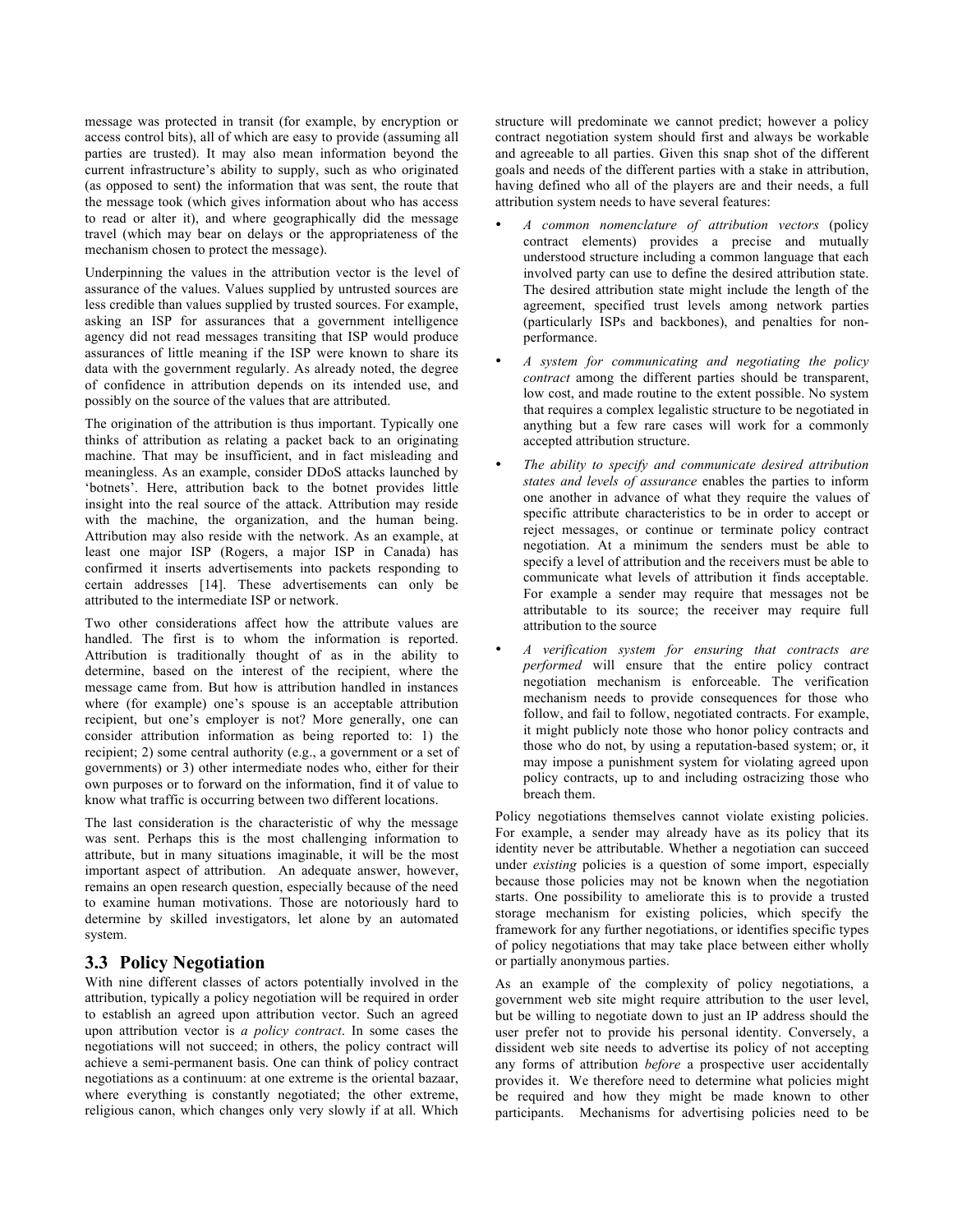devised, along with an examination of where policies will reside and be enforced (for example, in addition to policies at the end points, intermediate routers may also have policies that all transiting traffic must honor). An example from a different application would be the "negotiation" that takes place between a recipient with a telephone blocking calls that suppress the caller ID, and a caller whose telephone does not transmit the caller ID (clearly requiring some other mechanism to initiate communication, or simply the sender determining that communication is not possible). Finally, the mechanisms must be available to non-participants who wish to join the circle of negotiation in order to communicate with entities that require policy contracts.

In many cases, one party may act as a representative for a class of parties to determine a generic policy contract. This is akin to "class action lawsuits," in which a set of actors with a common interest authorizes one actor to negotiate on their behalf. In this case, the policy negotiation mechanisms must enable the binding of all parties, not just the negotiator, to the contract.

This leads to some specific system constraints that support policy negotiation.

First, there needs to be a trust network that enables actors to trust that other actors, and the network, will honor their commitments as negotiated in the policy contract. Networks cannot tag or alter packets of their own accord<sup>3</sup>; some entity must allow them to do so. Thus, signers of a policy contract must have some measure of trust in the other actors to provide attribute values, and to provide *acceptably accurate* values. This trust system might be tied to the verification system mentioned above, and function much as a reputation system would.

Next, a policy-based routing mechanism is needed to ensure that messages traverse networks and midpoints with appropriate attribution mechanisms and levels of trust. This is particularly important if messages are to be routed dynamically (as in today's Internet). Unless the actors do not care whether the attribution changes in transit, or the intermediate nodes cannot alter the attribute vector and do not add any attribute data of their own, the path that the message takes affects both the values in the attribute vector and the level of assurance of that vector (including the values).

This brings up the "superuser" or "Administrator" issue, in which one privileged user can override normal user controls. Traditionally, this mechanism is used to provide an escape to correct severe problems or failures. In high assurance systems, this omnipotent role is partitioned into a set of less powerful roles. A potential concern is defining the role of central authorities for overriding the policy-based trust network under defined circumstances; when do these circumstances constitute a "severe problem" or "failure"? What powers such a role should have in the systems implementing the policy negotiation, or indeed whether such a role should exist, is an open question. In theory, it should not exist because the actors in the negotiation can simply decide no agreement is possible. But in practice, other authorities (such as governments) may require such a role for non-technical reasons. If so, how such a role would be implemented across multiple jurisdictions is a difficult question, especially when the jurisdictions involved are those of different nations.

1

Other issues include the extent to which protocols to implement the policy negotiation system must be adopted. This depends in part on the goals of the system. If attribution is to be ubiquitous, then the protocols (or at least interoperable protocols) must be adopted. Several policy negotiation systems might exist, each supporting different types of attribute vectors or different levels of assurance for attribute vectors; in this case, the ability to map goals from one system to the other, and to create translation mechanisms to allow the respective protocols to interoperate, define the extent to which attribution information and trust may be shared.

In fact, none of these issues are unique to networked systems; the world of negotiating structures and mechanisms is well established in the non-technical world, and many mechanisms exist in the technical world to support negotiations. All of these issues have been resolved in various ways in the physical world (including a realization that, in some cases, negotiations are not feasible).

## **3.4 Discussion**

The requirements for an attribution framework raise a number of interesting questions.

What constitutes "adequate" attribution, and who decides what is adequate? This itself is an issue of governance. Equally difficult is ensuring the governance guiding the answers reflects the changing needs of users, administrative domains, and other interested parties.

This also raises the question of theoretical assurance—how can we reason about attribution quality and types? Clearly, dualvalued logic fails, as there are gradations of attribution. A natural candidate for this type of analysis is fuzzy logic; indeed, although not specifically identified as such, much of the description above uses ideas from that field.

An interesting aspect of this governance is the issue of revocation—when can attribution be undone? In a centralized world, a central authority could direct all networks (specifically, intermediate nodes) to discard all attribution information, and not provide any of their own. But in a distributed world, as our Internet is today, this is not possible.

Another area is selective access to the attribute vectors. Mentioned earlier, this idea raises issues of negotiation. If multiple central authorities are involved in creating (or assuring) an attribution vector, will multi-jurisdictional co-operation depend upon limiting access to the vector and if so, how will that affect their actions?

Conflicts and ambiguities will undoubtedly arise. The negotiation system and supporting infrastructure must handle them appropriately. For example, attribution may be desirable for crimes and cyber attacks, and undesirable for political speech and whistleblowers. Actors may have different, conflicting goals, and hence the success of a governance system in resolving such conflicts will be a measure of its success, although the metrics to evaluate the degree of success will have to be developed. Note that this is far more than a technical problem; it delves into the political and cultural aspects of attribution, where our culture assumes that the ability to visit a dissident web site is good, but the governments of some countries would strongly disagree with this particular belief. In some cases, notably when a whistleblower reveals information his or her organization would prefer to keep

 $3$  Excluding errors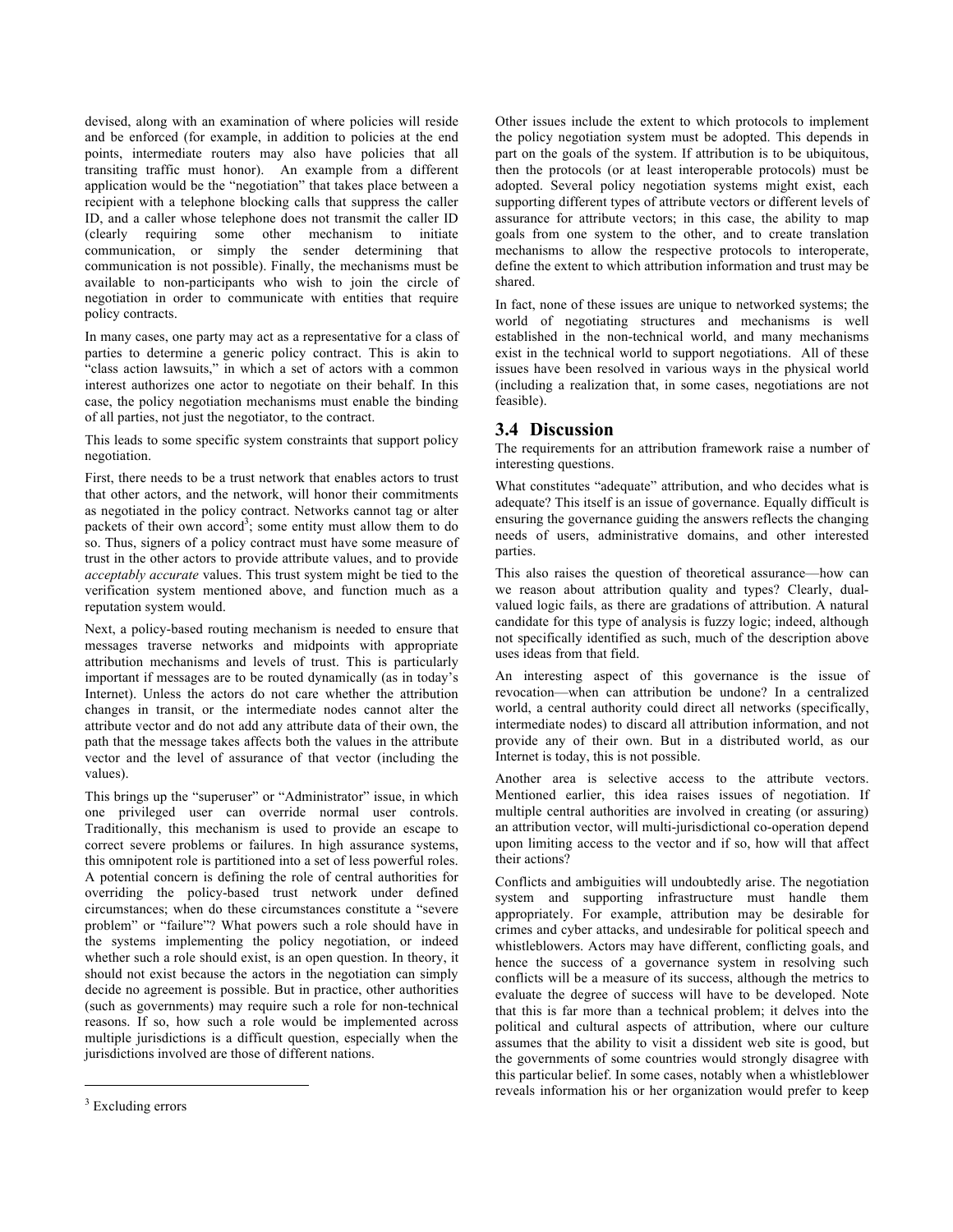secret, the organization will want full attribution whereas doing so would be inimical to the whistleblower.

Finally, recall that under some circumstances a requirement for false attribution exists. In addition to the intelligence agent example given earlier, whistleblowers and political dissidents may desire no attribution or a false one when they visit a reporting or government web site which requires attribution. Under what circumstances should this capability be provided? If not always available, who should determine when circumstances warrant its use?

# **4. IS AN ATTRIBUTE FRAMEWORK FEASIBLE?**

We propose a multinational framework for attribution that requires both new technical capabilities and new policy structures. The framework will have to operate robustly among mutually distrusting parties. Is designing and implementing this framework feasible?

Historical experiences such as the nuclear arms race of the Cold War show that a system of adequate attribution among mutually distrusting parties is possible. A number of lessons from the decades-long experience with non-proliferation and arms control apply directly to building a system of adequate network attribution. Banning certain nuclear tests and intermediate-range weapons had multi-lateral support for many reasons. While it was advantageous to ban these weapons in a mutually trusting environment, gaming strategies made complying with treaties in a mutually distrusting environment [6] potentially disadvantageous.

The U.S. government's position was "trust but verify," which was easier said than done. Technology and methods to verify arms reduction or verify and attribute nuclear testing were not available. Through diplomacy, multi-lateral cooperation, technology roadmaps, and a wide variety of processes and procedures, the parties developed means to verify and attribute. Technology alone was inadequate to address the problem. A clear understanding of verification and attribution objectives drove political and technical developments, allowing the parties to construct meaningful and enforceable treaties.

Organizationally, within the U.S. government no single agency was or is responsible for non-proliferation; major agencies play key roles set by presidential directives and coordinated by the White House.

Furthermore, the U.S. experience with non-proliferation demonstrates that non-proliferation is not a static concern; issues can emerge and mature over time. "Twenty years ago, the proliferation of WMD [weapons of mass destruction] was often an afterthought in discussions of the strategic environment. With the end of the Cold War and the reprioritization of US strategy, the profile of nonproliferation grew rapidly." [7] After 1989 the President created an NSC directorate, issued new policies and directives, while Congress passed legislation. New authorities, sanctions, and regulations were developed and the Defense and State Departments created new offices to deal with the new challenge. Internationally the United States created new multilateral organizations for coordinated action against WMD, reenergized existing institutions, and made nonproliferation a norm for international behavior and a factor in every major initiative. Non-proliferation went from being a relatively minor part of U.S. national strategy to become one of its most critical elements [8].

Achieving enforceable treaties requires considerable investment: decades of diplomacy and treaty negotiation, thousands of individuals working together in an international setting to develop technology and procedures, and continuous refinement of treaties and practices. Nuclear non-proliferation treaties can serve as examples for creating a managed system of attribution on the Internet. Nuclear non-proliferation and an adequate attribution system on the Internet have several challenges in common: promoting recognition of the problem, achieving international cooperation, developing policies and treaties, developing and enforcing laws, creating enabling technology, and constructing a culture of continuous improvement. At the heart of all of these issues is the need to attribute actions to an actor or party. A system of adequate attribution has the additional burden of providing non-attribution under defined conditions.

From the non-proliferation and arms control agendas, we learned that pursuing goals is a long-term process, and is dynamic as new concerns emerge. In the U.S. context, the policy framework has been flexible; the President establishes the overall policy context that lays out agency missions and weaves non-proliferation into international efforts. No "central agency" is responsible; rather, the goal has been to incorporate non-proliferation efforts into many kinds of bilateral and multi-lateral projects. We anticipate a somewhat similar structure for network attribution, but private interests have a distinct and significant voice in attribution systems that will require even greater flexibility than nation-tonation non-proliferation talks.

## **5. ECONOMICS**

As noted, successful multilateral frameworks have been developed to address needs like non-proliferation and weapons limitations, where verification – the cousin to attribution – is key. This gives us confidence that, if sufficient incentives are provided, a system of full attribution is feasible.

The motivation for weapons control frameworks is only indirectly economic; countries that have become party to agreements such as the Nuclear Non-Proliferation Treaty continue their support in part because they perceive that the US and the four other nuclear weapons states are carrying out their own responsibilities to seriously move toward eliminating nuclear weapons. Underlying these motivations for continued adherence is the shared desire to avoid bad outcomes—a mass nuclear exchange, nuclear weapons falling into the hands of terrorists, additional nuclear-capable rogue states, and a nuclear power making a tragic mistake [26].

Our intuition is that economics rather than national selfpreservation will be the primary motivation for creating a full attribution system. Methods other than communicating across linked electronic networks exist that provide many needed attribution or non-attribution characteristics (e.g., sending a registered letter) but these techniques may be either cumbersome or inconvenient for many sender-recipient pairs.

In considering the role of economics in motivating a full attribution system, three questions must be answered.

*1. Is sufficient underlying economic value created that, properly allocated, would provide sufficient motivation to justify creating a full attribution system?*

Our intuition is that the economic flows from a full attribution system will be considerable (although we have no evidence to support this assertion), and that a variety of business models will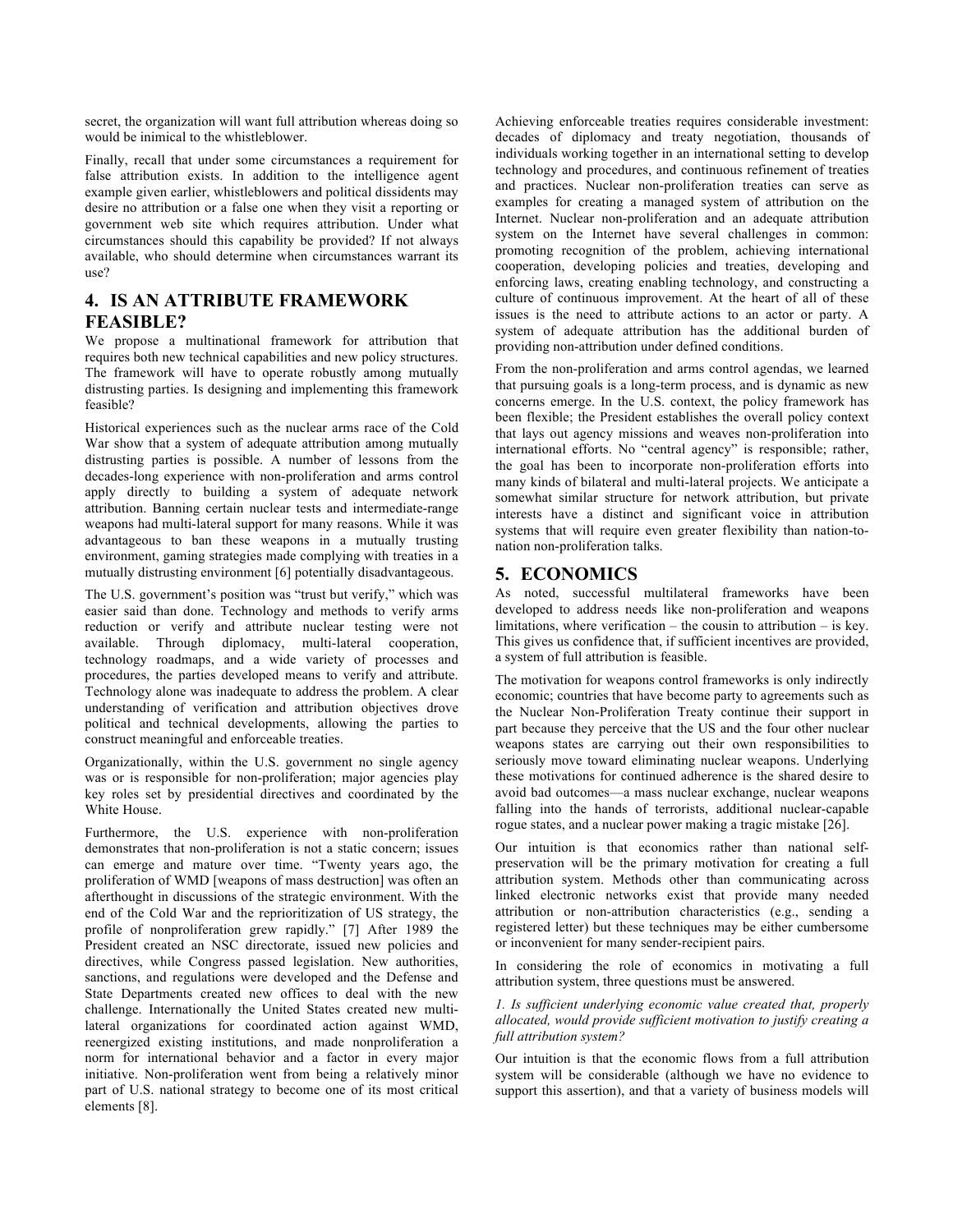emerge variously trading off trust, traffic volume, cost and even side payments from other parties.

There is a substantial body of work demonstrating that trust and privacy have a real economic value [8,9,10,11,12]. Creating a market for attribution and non-attribution among the nine sets of participants would be a way of monetizing this value. Senders, receivers, and the intermediate organizations could make side payments in order to achieve the desired attribution outcome. The real value of this market, how such markets would clear, and how they would be governed, are speculative right now, but such markets appear to be conceptually attractive. Even if the value of trust and privacy is not (fully) monetized, it nonetheless contributes to the economic surplus (either in terms of the consumer or producer surplus).

#### *2. What choices shape the economic incentive?*

Backbones and intermediate nodes face a couple of different economic models for their businesses. For example, intermediate nodes and backbones could position themselves as the most trusted intermediate carriage points for traffic with attribution or non-attribution requirements. In this case, the rationale is that by being highly trusted these carriers would obtain more traffic (but this assumes that the market for attribution will in fact be significant). Alternatively, nodes could adopt a low cost strategy—make no guarantees as to the validity of the traffic crossing these nodes, but count on transmitting significant traffic at a low cost. A more venial instance would be for nodes to accept side payments (from governments or organizations) in order to corrupt or monitor their traffic, without the knowledge of other attribution system participants.

Governments and organizations also have to make choices as to how they are positioned in providing a trusted range of attribution choices. To cite a banking analogy, at one end of the spectrum are the trusted Swiss; at the other end would be countries like Nigeria.

Policy choices may shape the ultimate network economics. By treaty, international telephony provides payments to less developed countries to support their connection to the multinational network (in total, such reverse payments are on the order of 8-10 billion USD per year). The Internet has no such structure of reverse payments, but such a system might be a powerful incentive for select countries to provide and participate in a trusted attribution system. This payment structure deserves careful analysis.

Finally (and related to the previous paragraph) is the question of "who pays." The attribution system as outlined in this paper would require significant investment in multilateral capabilities that do not now exist. In the fully developed version of an attribution system as described these include:

- A common multilateral policy framework to formalize the cooperation, definitions, and collaborations necessary for attribution across administrative, jurisdictional, and national boundaries;
- Technical cooperation far exceeding the agreements in principle now extant. Such cooperation would fill important gaps, such as researching and recommending the best attribution techniques, and providing on-going support for a multilateral attribution capability;
- Negotiating structures (not just for senders and receivers, but all nine sets of parties involved) with defined terms for levels

of attribution and non-attribution to be associated with each message; and

• Policy based trusted network routing across backbones and nodes. Ideally a formalized metric for trustworthiness would be developed and used as the basis for routing decisions.

All of these initiatives are necessary parts of the fully mature attribution system we have outlined.

We believe there to be sufficient underlying economic value to motivate a full attribution system. How that economic value is distributed will depend both on choices of firm strategy and public policy. These strategy and policy choices are closely intertwined with the third question: *how might a full attribution system develop?*

# **6. CREATING THE ATTRIBUTION SYSTEM**

Networked systems can emerge and grow either organically or through unilateral action. The launch of ARPANet (funded by the U.S. Government) and the launch of electric power grids (funded by Thomas Edison) are instances of unilateral action. The emergence of fax machines exemplifies organic growth: organizations first bought fax machines to transmit documents between their offices, and only later began using them to connect with outside fax machines.

We hypothesize that attribution systems will grow organically, and appear initially as value added services. There is a rich menu of potential initial attribution services that could be positioned as value added offerings.

If a policy based routing mechanism were such as to allow senderreceivers to specify the exact route, then only a small set of nodes need offer value-added attribution services initially. In this case the entire full attribution system does not have to exist in order for combinations of the nine path entities or subsets of them to agree on a value-added package of attribution services.

Most likely and easiest to imagine would be initial offerings where strong attribution is provided to cooperating senderreceiver pairs, or even where strong attribution is provided only for portions of the path between cooperating senders and receivers. Such initial offerings would not require any negotiation or policy selections; the service could be offered on a take-it-or leave-it basis at first.

If messages were to be routed dynamically (i.e., route selection by senders was not provided) then organic growth of value added services would be far less appealing, because no one in the attribution system could guarantee that their services would be employed. In this case, a full attribution system might never develop unless it were imposed unilaterally by some joint network wide agreement. This development is unlikely.

If strong policy based routing selection were available, over time we would expect offerings of value added services to expand. Logical evolutionary steps going forward would include (in no obvious order):

- Negotiation or policy choice mechanisms between cooperating senders, receivers, and the intermediate path nodes;
- Expansion of attribution paths both geographically and functionally (more countries, more backbones, ISPs and organizations);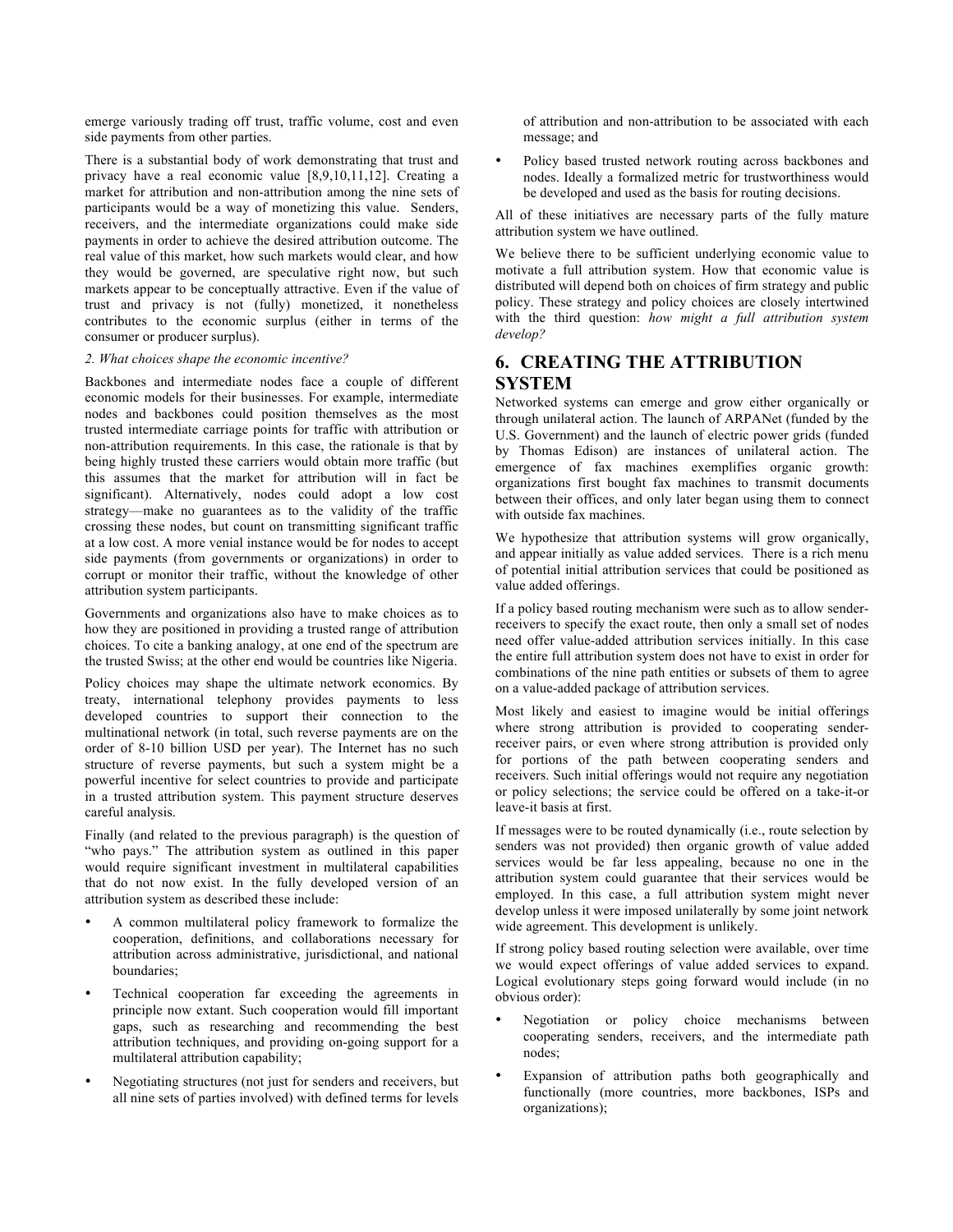- Development of trust ratings for different path elements;
- Financial flows and payment/accounting regimes.

More challenging will be creating full attribution between conflicting senders and receivers. Two paths for expanding attribution to these cases exist. First, already described, would be to implement technical specifications establishing the policy based trust network. This may prove very difficult if not impossible to do.

An alternative (not mutually exclusive from the first option) would be to institute a sanctions regime or other external pressures to incent non-cooperating parties (particularly governments) to change their policies. The precedent for such multinational regimes exists: the G-8 Financial Action Task Force (FATF). The FATF comprises countries that have agreed to observe certain best practices for international financial transactions. FATF's goal is to make money laundering more difficult and more easily detected. The group develops best practices and standards and will not accept a new member until it has made progress in adopting them. Members who fail to live up to their obligations face sanctions from the financial community. Until 2002 the FATF also had an evaluation mechanism which yearly put some countries on the "Non-Cooperative Countries and Treaties" list (the "Blacklist"). While under international law the FATF Blacklist carries no formal sanctions, in practice a country on the Blacklist often found itself under intense financial pressure. Most larger countries with significant financial centers consider transactions involving a country on the FATF Blacklist to a suspicious activity, triggering greater regulatory scrutiny. This listing appears to have put pressure on those countries to cooperate in fighting money laundering; the list shrank from 15 to 3 at which point it ceased to be updated.

Unlike financial transactions, Internet traffic is mostly free of government oversight. A sanctions regime would require a new level of state cooperation and involvement in Internet management. Though difficult to create, such a regime is not beyond contemplation.

The types of organizations most likely to adopt attribution frameworks early are large law and business firms in North America, the United Kingdom, and Europe. They will use such a system to assure that business and legal documents are being sent to, and received by, the parties involved.

#### **7. LIMITATIONS OF ATTRIBUTION**

The attribution policies discussed so far create an interesting, and yet realistic, dichotomy. Consider the attribution policy of first origin.

This policy states that the network operators can trace coordinated entities back to their origin. The utility of this policy arises from distributed denial of service attacks using botnets, where the immediate origins of the messages are known (the bots); the policy requires the ability to trace back to the distribution points, or distributors, of the bots. In the context of tracing network attacks, the first origin policy is not merely reasonable; it is salutary, because it minimizes disruption and suspicion of those unwitting people and systems on which the botnet entities run.

Now, consider the same policy in a political context. A nation with repressive political policies discovers a large number of messages that poke fun at the government. The first origin policy allows the government to trace back to determine the origin of these coordinated entities (one or more messages). The ability for the dissidents (or ordinary citizens) to criticize their government anonymously no longer exists.

This leads one to ask the purpose of attribution. Attribution, or rather the lack of attribution, provides the ability to send messages without fear that the entities involved can be identified. Differing levels and types of attribution modify the level of fear, and the ability to send such messages, in various ways.

The ability to conceal the origin of messages affords the sender protection from reprisals. The example using political dissidents is one context in which this ability is critical. Another example is whistle blowing, in which a subordinate reports actions of a superior (or an equal) to an external authority, such as the press or regulatory or law enforcement. Extending this to an agency or country, the ability to deny attribution allows an attacker to place the target in a state of confusion, a tactic of warfare encouraged by Sun-Tzu, among others.

This ability also enables one to protect privacy. The right to be "let alone" enables one to live one's life without interference and without having to account for one's actions. As an example of the value of such privacy, consider someone who wants to learn to use the Python programming language. He goes first to the web site http://www.python.com. The pornographic images on that site indicate it is not the site where one may download the language interpreter, so he tries http://www.python.org, which is the correct site. But anyone observing his activities would see he visited a pornographic web site, and from that could (erroneously) conclude he was downloading pornography.

With privacy comes power. A lack of attribution enables entities to avoid taking responsibility for their messages. For example, experience with the anonymity that the Internet affords shows that it prevents those who are the targets of slanderous communication from identifying the sources, and taking legal or other actions to protect themselves.

The sources here may include the government. In many countries, people are tried (either in a court of law or in the court of public opinion) without being told who their accusers are or what specific offenses are alleged. So the lack of attribution that protects the individual also can harm the individual.

Further, the ability to trace messages enhances the ability to detect attacks at the non-cyber level, ranging from individual threats (for example, harassment) to societal threats (for example, terrorism and warfare). Thus, this point of view stems from a belief that providing attribution encourages social order and protects both individuals and society.

There is no right answer to the level of attribution that should be provided. This is a policy issue that must be decided somehow, either by a deliberate crafting of policy or by an acceptance of the existence of tools and services that can provide varying degrees of attribution.

Ultimately, there may be several distinct and separate Internets, each with a different level of attribution, and people who desire disparate levels may simply be unable to communicate. While disquieting, this mimics the non-cyber world perfectly. Two people may talk, but one may not believe the other's claims because the attribution of those claims is insufficient for the skeptic's purpose. That the speaker cannot provide the level of attribution that the listener desires interferes with communication, and in some cases simply cannot be overcome. So in this way the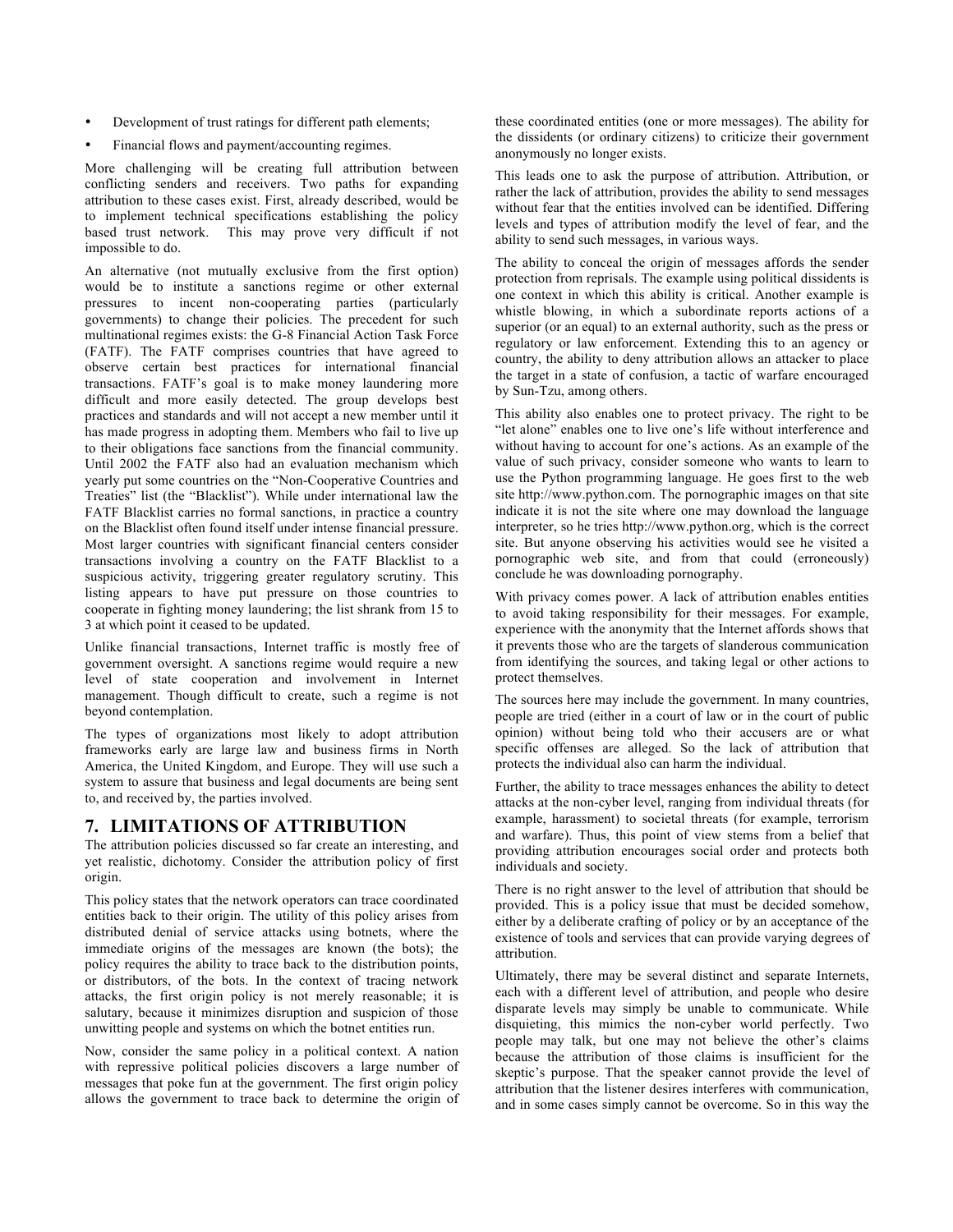use of attribution in cyberspace has the same effects as the use of attribution in "realspace."

## **8. RELATED WORK**

The technical literature contains a large body of work on some forms of attribution, focusing primarily on IP-traceback (e.g., see [1,2,15,16]) as a scheme for achieving attribution. The goal of IP traceback is to determine the originating IP address of a packet, regardless of the stated originating IP address, which is intended to address attribution in the case of spoofed-source denial of service attacks. Thus this approach addresses only a subset of the attribution problem that we present. While there are other technical approaches to attribution, as surveyed by Wheeler and Larsen [5], these approaches also address only limited aspects of the attribution issue as a whole.

Pyun and Reeves [17] take a different approach to attack attribution—they provide a graph theoretic approach to the optimum placement of sensors on the internet. They find that monitoring only 5% of autonomous systems will provide attribution of packets with little ambiguity. They do not address, however, the policy issues surrounding attribution, nor do they acknowledge that attribution may not be desirable under certain circumstances. Thus their approach also addresses only one part of the attribution problem.

An early paper by Staniford-Chen and Heberlein [3] identified the issue of attribution in terms of accountability, and more specifically the need to hold attackers accountable. They focused on the problem of "stepping stones"—where an attacker chains his activity through multiple machines in order to obscure his origin—and developed a technique called "thumbprinting". A thumbprint is a summary of the contents of a connection, and can then be used to determine if connections between two different machines (e.g., between machines A and B, and between machines B and C) are similar or the same, thus potentially indicating stepping stone behavior. While this paper highlights the need for accountability, its solution also addresses only one part of the attribution problem. However, this paper does address determining the ultimate source of a message, regardless of any intermediate chaining, which is an identified weakness with our current framework.

Strayer et al. [18] provide an attribution architecture in their 2003 paper. More specifically, they provide an architecture that combines packet-tracing techniques (e.g., such as IP traceback approaches) with stepping stone detection (such as thumbprints) to provide integrated source attribution. Their architecture does not address any policy considerations or identify cases where nonattribution is preferable.

These papers do not address a framework that spans both the technical and non-technical realms, focusing instead on the technology required to implement their notions of attribution, and in some cases on the uses to which it may be put. Our framework expressly goes beyond this, focusing on the higher-level implications and requirements and eschewing many technical details because those depend on the precise characteristics of interest.

Daniels and Spafford [19] investigated the attribution issue, calling such systems Network Traffic Tracking Systems (NTTS). They identify several attributes for such a system—accuracy, precision, the ability to resist subversion, low overhead, low cost, scalability, real time tracking, privacy and control, and note that the attributes may be orthogonal to each other. Like us, Daniels and Spafford identify, albeit briefly, the need for discussion around the privacy issues and who controls access to the attribution information (e.g., government authorities, the final recipient, or others), and use the case of a whistle-blower to indicate the complexity of the issue. They provide three models of NTTS, the "Internet Model" being the one that most closely resembles our framework. They identify a number of practical issues—which are also applicable to our framework—in this model, and question if an NTTS is even desirable given the privacy implications.

This paper introduces many elements that our framework addresses. In particular, we assume that the desirability or undesirability (such as the level of privacy to be provided) can be determined using the policy negotiation system we introduce. Critical to our work is the observation that *all parties* must have a say in the attribution characteristics and assurances that they are willing to accept—even if only to say, "None!" In this way, we generalize the question that Daniels and Spafford ask, to encompass not only privacy but also other attribute characteristics of importance to the actors.

Much research has been done on negotiation systems; however, these tend to focus on negotiation strategies [20] or specific issues or environments such as network management issues [21,22], trust negotiation [23], and electronic commerce [24]. Closest to our proposed system is SCENS [25], designed to support data sharing but easily adapted to different forms of negotiation and environments such as governance. These works all focus on implementations, whereas our discussion focuses on goals and the properties needed to meet those goals. Many of these systems could be used to implement parts of our framework.

## **9. CONCLUSION**

Adequate attribution deals not just with identifying the source of attack packets addressed to a particular recipient. An adequate attribution system needs to address a wide range of needs held by at least nine different types of network participants. An expanded—and necessary—view raises a number of policy and technical questions not answerable under current approaches. Such an expanded view of attribution points towards major policy reforms, as well as technical needs. Even so, such a system will not meet the needs of all parties. Conflicts will emerge between the various network interests; the extent to which such conflicts can be resolved satisfactorily will shape the extent to which some groups may choose, for instance, to stay off of the Internet. Defining what the needed policy structure is, what needs it will satisfy, and equally what needs it will not satisfy, is an important step forward in creating a security structure for networked systems. This will allow us to delimit what works for attribution, and what does not.

This attribution framework cannot be imposed upon a structure with control as fragmented as that of the Internet. Such attempts will fail miserably; the United States, North Korea, Iran, and Israel would be unlikely to agree on mechanisms and policies for attribution (or anything else, for that matter). And even where the technology provides added benefits (such as Secure DNS), the Internet community is slow to adopt it. Thus, this framework will grow slowly, piece-meal, in a modular fashion, with incompatibilities between interfaces being ironed out or accepted as reality, resulting in the development of "attribution networks" as discussed above. Perhaps legal issues, such as criminal and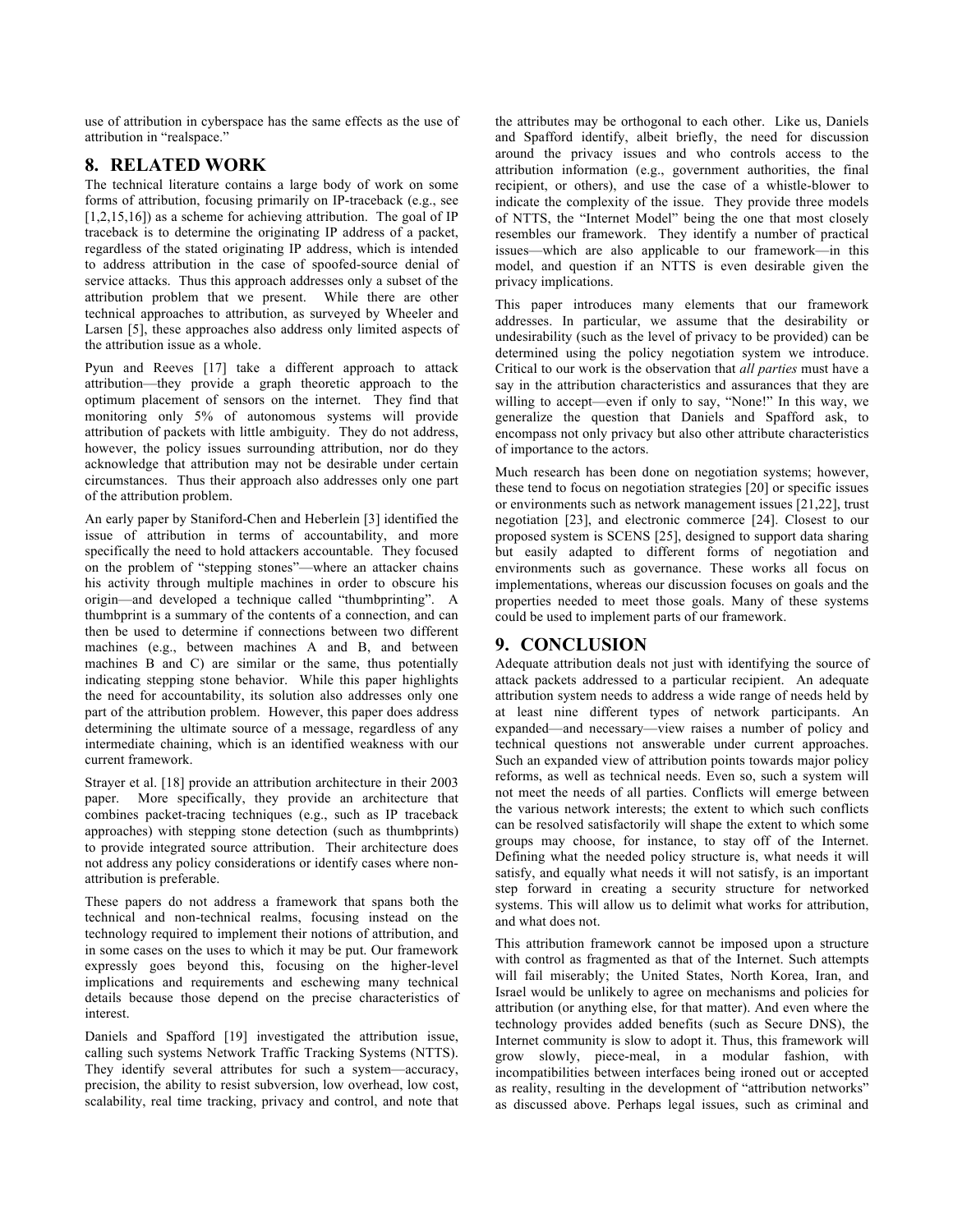civil liability, will drive the development of different corporate and governmental attribution policies and enforcement mechanisms, while the individualism rampant in other parts of the Internet will drive the non-attribution policies and mechanisms. Only time will tell—and the need for attribution and nonattribution ensures that, as the ancient curse claims, we shall live in interesting times.

To summarize, an adequate delineation of attribution involves:

- Multiple parties, not just the receiver attempting to identify the origin of the sender;
- Different needs and requirements for these parties, with negotiating possible; and
- Imperfect trust relationships between all parties.

Formalizing this structure requires consideration of the context of the messages sent, including content. Trustworthiness of the links is critical. There are opportunities to make improvements in the technology. However, we are still left with the situation where users are unable to use the Internet with the desired levels of attribution.

However, while the multinational policy and technical requirements for adequate attribution may appear daunting, positive historical examples of similar systems suggest that the framework outlined is feasible to create.

## **10. ACKNOWLEDGMENTS**

The authors thank the paper's shepherd, Brian Snow, for his helpful comments and suggestions. Matt Bishop acknowledges the support of awards CNS-0716827 and CNS-0831002 from the National Science Foundation. Any opinions, findings, and conclusions or recommendations expressed in this material are those of the author(s) and do not necessarily reflect the views of the National Science Foundation.

The authors also thank the movie "Sisterhood of the Traveling Pants" for providing the inspiration for the title.

## **11. REFERENCES**

- [1] Hal Burch and Bill Cheswick. Tracing anonymous packets to their approximate source. In LISA '00: Proceedings of the 14th USENIX Conference on System Administration, pages 319–328, Berkeley, CA, USA, 2000. USENIX Association.
- [2] Stefan Savage, David Wetherall, Anna Karlin, and Tom Anderson. Practical network support for ip traceback. SIGCOMM Comput. Commun. Rev., 30(4):295–306, 2000.
- [3] S. Staniford-Chen and L. T. Heberlein. Holding intruders accountable on the internet. In SP '95: Proceedings of the 1995 IEEE Symposium on Security and Privacy, page 39, Washington, DC, USA, 1995. IEEE Computer Society.
- [4] Meriam Webster. Definition of Attribution. In Meriam-Webster's Online Dictionary, 1651. Last Visited: 16 April 2009.
- [5] David A. Wheeler and Gregory N. Larsen. Techniques for cyber attack attribution. Technical Report IDA Paper P-3792, Institute for Defense Analysis, October 2003.
- [6] Jeffrey Hunker, Bob Hutchison, and Jonathan Margulies, Role and Challenges for Sufficient CyberAttack Attribution,

Dartmouth College: The Institute for Information Infrastructure Protection (The I3P), 28 January 2008.

- [7] Representative James R. Langevin, Representative Michael McCaul, Scott Charney, and Lt. General Harry Raduege, Securing Cyberspace for the 44th Presidency; A Report of the CSIS Commission on Cybersecurity for the 44th Presidency, Washington
- [8] Hauberman, Bernard, Adan, Etan, and Ane, Leslie 2005. Valuaating Privacy. IEEE Security and Privacy Vol.3, Issue 5 (September-October 2005) 22-25.
- [9] Acquisti, A. and Grossklogs, J. 2003. Losses, Gains, and Hyperbolic Discounting: An Experimental Approach to Information Security Attitudes and Behavior. Proceedings of the 2nd International Workshop on Economics and Information Security. www.cpppe.umd.edu/rhsmith3/agenda.htm
- [10] Hann, I.H.et.al. 2003. Overcoming OnLine Information Privacy Concerns: A Comparison of Privacy Policies, Convenience, and Promotions. Working Paper (September 2003). Marshall School of Business, University of Southern California. www.rcf.usc.edu/~hann/publications\_files/overcoming%20o nline%20information%20privacy%20concerns.pdf
- [11] Kleinberg, J., Papadimitrou, C.H., and Raghaven, P. 2001. On the Value of Private Information. In Proceedings of the  $85<sup>th</sup>$ Conference on Theoretical Aspects of Rationality and Knowledge (TARK-2001), J. van Bertherm, ed. Morgan Kaufman, 2001. 249-257.
- [12] Chang,a.,Kannan,P.K.,Whinston, A. 1998. 'Goodies' in Exchange for Consumer Information on the Internet: The Economics and Issues. In Proceedings of the Thirty-First Hawaii International Conference on System Sciences Vol. 4. (Hawaii, USA January 6-91998). IEEEE, 533-542.
- [13] S. Bellovin, "The Security Flag in the IPv4 Header," RFC 3514 (Apr. 2003). http://www.ietf.org/rfc/rfc3514.txt
- [14] L.Weinstein, "Google Hijacked -- Major ISP to Intercept and Modify Web Pages" (Dec. 2007). http://lauren.vortex.com/archive/000337.html
- [15] Alex C. Snoeren. Hash-based IP traceback. In SIGCOMM '01: Proceedings of the 2001 conference on Applications, technologies, architectures, and protocols for computer communications, pages 3-14, San Diego, CA, USA, 2001.
- [16] Alex C. Snoeren, Craig Partridge, Luis A. Sanchez, Christine E. Jones, Fabrice Tchakountio, Beverly Schwartz, Stephen T. Kent, W. Timothy Strayer. Single-packet IP traceback. IEEE/ACM Transactions on Networking (TON), 10(6):721- 734, 2002.
- [17] Young June Pyun and Douglas S. Reeves. Strategic Deployment of Network Monitors for Attack Attribution. In BROADNETS '07: Proceedings of the Fourth International Conference on Broadband Communications, Networks and Systems, 2007, pages 525-534, 2007.
- [18] W. Timothy Strayer, Christine E. Jones, Isidro Castineyra, Joel B. Levin, and Regina Rosales Hain. An Integrated Architecture for Attack Attribution. BBN Technical Report No.8384, December 31, 2003.